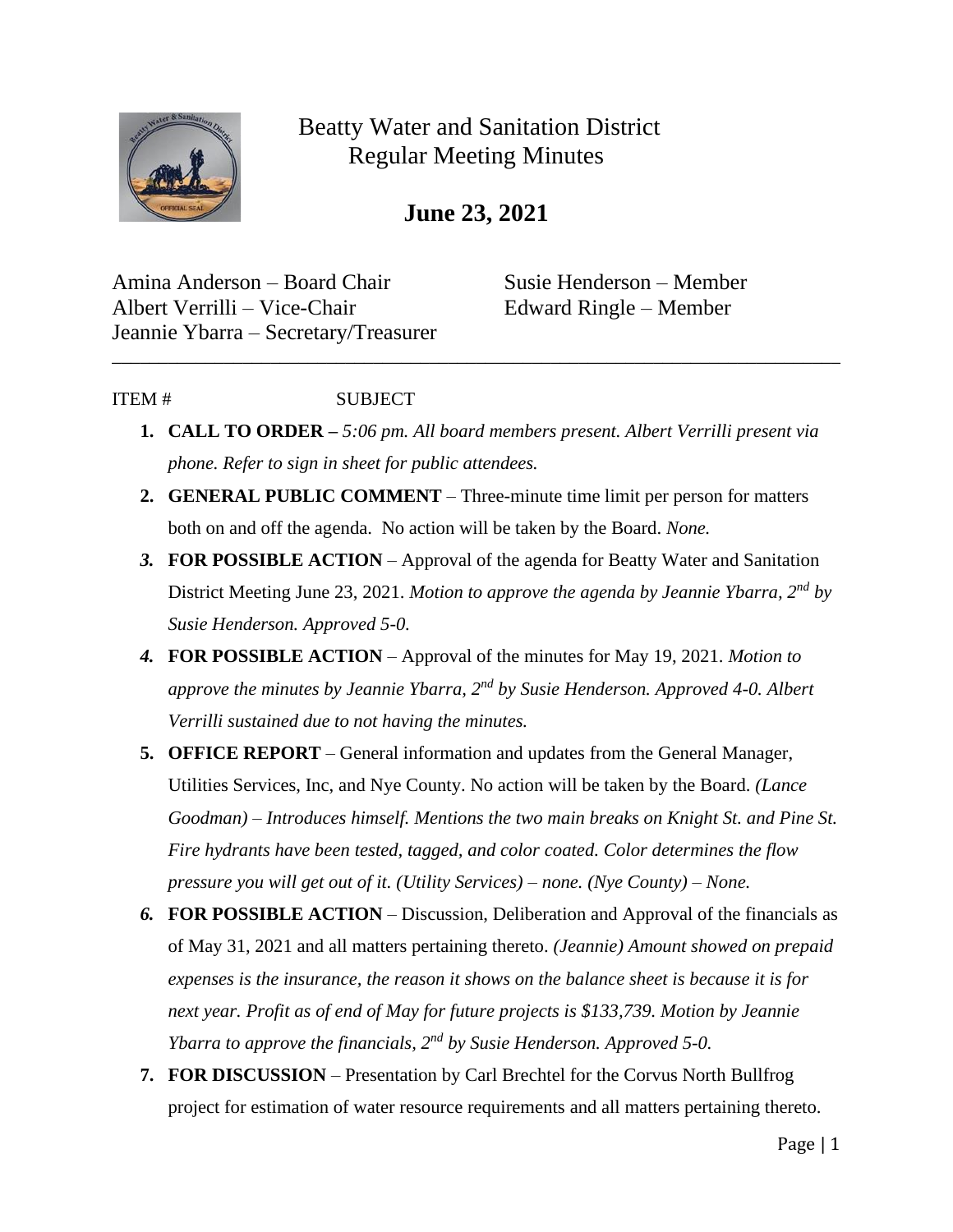*(Main speaker is Carl Brechtel) (Presentation attached for reference). Introduces Mike Young – project manager. There are two areas of exploration: North Bullfrog Project Area (North of town) and Mother Lode Project Area (East of town). Invited Wayne Chancellor – chief counsel and Jonathon Gorman-environmental manager, from Anglo Gold Ashanti, who will be the common faces around town in the future. Project layout will consist of open pit mines (pink), areas to store waste materials (brown), and large area for piling the broken ore (orange). Process will be what they call a zero discharge. When they are done it will be a completely sealed facility. There are 4 test well are shown in the red dots on the more detailed map which are surrounded by other wells and levels are monitored. Water production was tested roughly around 5-7 days and drawdowns were significantly low. Drawdowns along with flowrates are show on the graph from testing wells. There's a long geological cross section which shows a well on the North and South end of the line. The dashed line is the outline of the bottom of the pit. There is more water than ever imagined. What that means is we will have to have some kind of process where the water goes back in. To do that they would have to do a rapid infiltration basin (RIB) like what we have at the South end of town. They would try to come up with a system where it doesn't come into contact with the outside environment. Meaning it wouldn't have any opportunity to get contaminants. Preliminary conclusions: Substantial groundwater must be produced form the Sierra Blanca pit to allow mining. A RIB or multiple injection wells may be required to re-introduce the produced water into the groundwater system. Design and characterization work for re-injection will be performed as part of the on-going 2021 baseline studies. Corvus water quality data indicate that the ground water is of good quality therefore mining geochemistry issues. (Refer to presentation map) Corvus has gathered a lot of good water quality data over the past 8 years. Blue shades are private land owners and Corvus requested permission to take samples of their water to analyze the chemistry of it for record when started. Red areas are monitoring wells where samples are taken as well. Yellow stars are springs and massive sampling was done to establish a base line of what it looked like before and after. Have been sampling for 8 years and will continue to do so every quarter. (Amina opens the floor for questions from the public.)*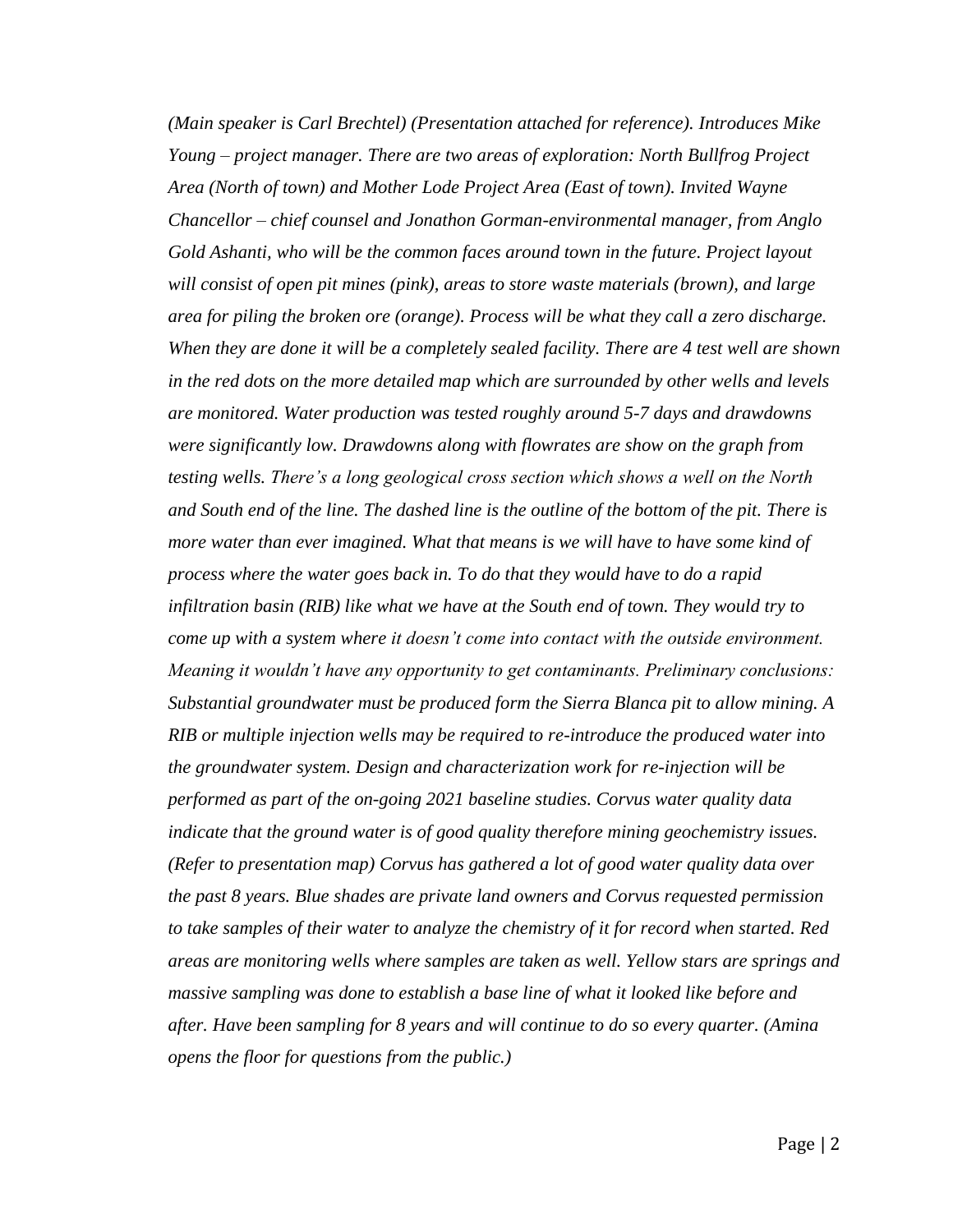*Erika Gerling: So, this is not in our basin it is in Sarcobatus? Carl Brechtel: It is in both basins. Sarcobatus and Oasis Valley. We own water in Sarcobatus but we don't in Oasis Valley. We need to have permits and an agreement. Erika Gerling: Is this the same aquafer? Carl Brechtel There is a defined line between Sarcobatus and Oasis Valley. The water from Sacrobatus is flowing North and East. The water from Oasis Valley is flowing South and East. Erika Gerling: Is it going to be left as exposed water? Carl Brechtel: No. What we will do is backfill the pit so there is no exposure like they did at Bullfrog. Carrie Radomski: Is the water quality good? Do you guys know what the fluoride and arsenic content is? Carl Brechtel: Yes. I would say that 90% of the samples are below the NDEP state standard levels. Carrie Radomski: The RIB system is that a preferred method from Corvus or is that a requirement from Division of Water Resources? Carl Brechtel: Well part of is philosophy, what we leave behind is as good or better than what was there before. We are unsure of what the outcome will be, so right now we are saying this is what we are going to do.* 

*Ed: I just need to say one thing. I think it's great that this many people showed up. I think you guys need to keep showing up for the next year because this town has real potential to really develop and it needs more than this board. It needs the impact of the entire town. I think everyone will benefit. They'll benefit, we'll benefit, everyone will benefit. Melody Rivera: What kind of surface area did you get these linings from? What are the square miles covered? Carl Brechtel: There is no bowl. There are two important parameters. One is called transmittivity (flow) and the second is called storage (sitting). Those two are used to measure how much water is going to come out and how fast it's going to come out. The pressure is different from when the water is underground then when it comes out. Wayne Chancellor: Everything being done is new here but no new to the mining industry. They have Sierra Blanca which is biggest pit and below the water table. Jolla Jane there's not much there and May Flower which is above the water table. DeLee: Since you are taking the water out of the aquafer and rejecting back in the net usage of water is zero? Carl Brechtel: it will be close to zero, it won't be zero. DeLee: So, the amount of water you actually need from Beatty Water is actually less than what you actually are asking for. Carl Brechtel: Well, no, it might be and it might not be. We would need about 250-acre ft./year which would be for dust control and other things. It is*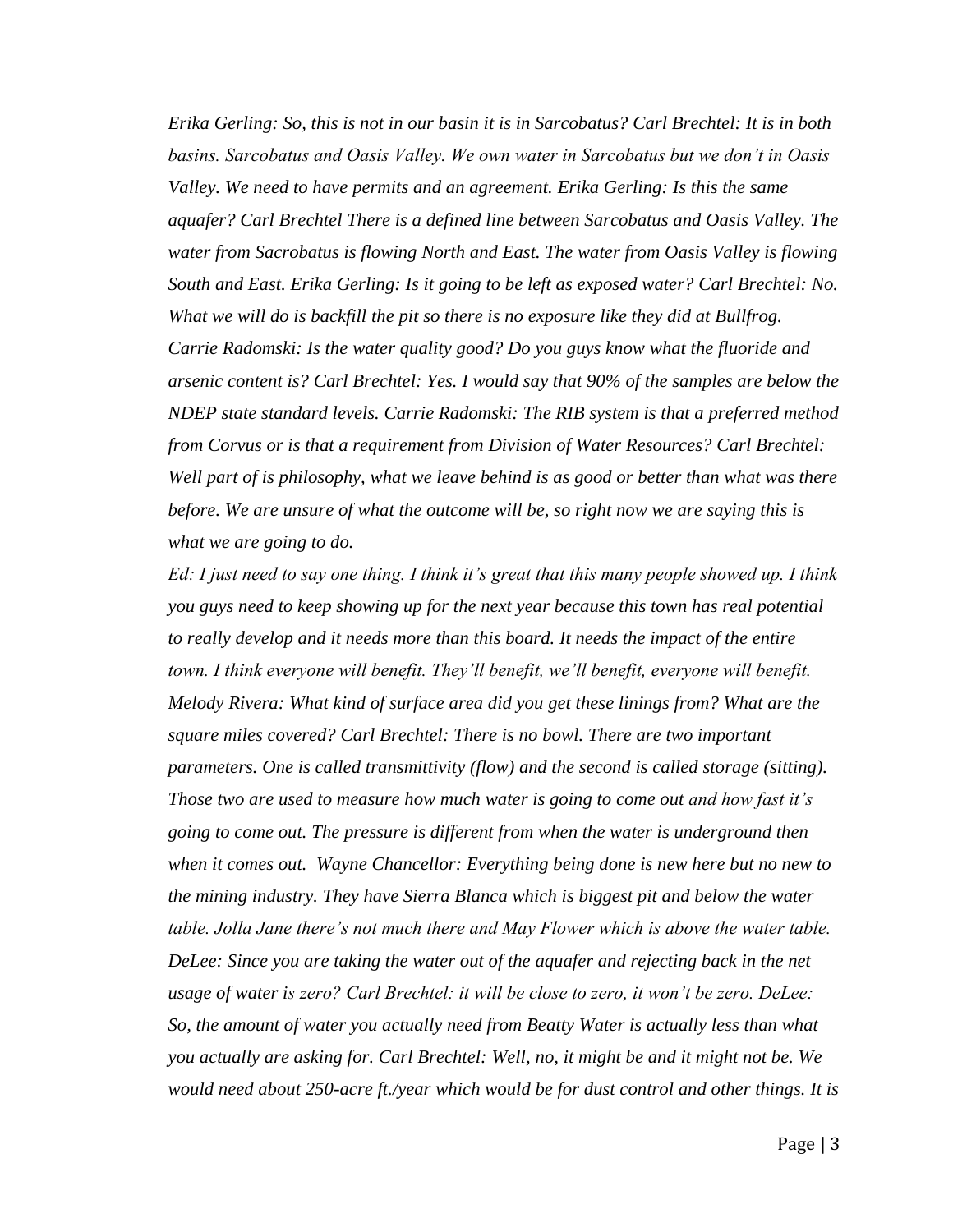*easier for Beatty Water to go to the state engineer and say we want to lease a bunch of our water than us having to go and buy water rights. We still will need to have permits, but it will be much easier. There are requirements we have to fulfill and submit to NDEP and get a water pollution control permit. There's a prescribed procedure. (Lady 2 asks question but recording is too distorted to make out what was said.) Carl moves on to his second item (#8).* 

**8. FOR POSSIBLE ACTION** – Discussion, Deliberation and Possible Decision on the proposed process to establish a utility agreement to use the Districts' water from Oasis Valley for North Bullfrog Mining and all matters pertaining thereto. *Carl Brechtel: What we would like to do is start a process with Beatty Water where we can bind how we are going to do this. They would extend a helping hand. To define outside source for legal advice to Beatty Water and outside source of technical and engineering support for Beatty Water to facilitate review of the agreement and Corvus planning. They are not saying get someone knew just have it written down in an agreement that Day Engineering is who we are using. Corvus will pay the costs for all the outside services. Corvus Environmental Consultants handle interactions with the State Engineers office for any required permitting. Corvus will work with the Federal and State permitting agencies to maintain an aggressive schedule to develop the North Bullfrog Project. Corvus targets Q1 2022 for startup of the environmental assessment. Q1 2023 for record of decision and construction startup. As well as defining other project needs or improvements to Beatty Water infrastructure. Ed mentions that there are more mines out there and that they will benefit, the water company will benefit, everyone will benefit. Carl says to Ed that they have had a discussion before and he doesn't want all the mines to come together. He wants it to be Corvus and Anglo because that's where most of the gold resources are now. As other groups mine something valuable they can be added to the group. In Carl's opinion we do not need to look beyond those to groups right now because they are the only ones that hold commercial grade gold. Ed goes on to make a comment that we should make a committee outside of the Board because there are other people interested in what they are doing and water development other than the Board, like Carrie. Will be in production for approximately 13 years, Motherlode 10-15 years. Ed brings up that there's a lot of water here and wells that do not run so the possibility of the mine paying*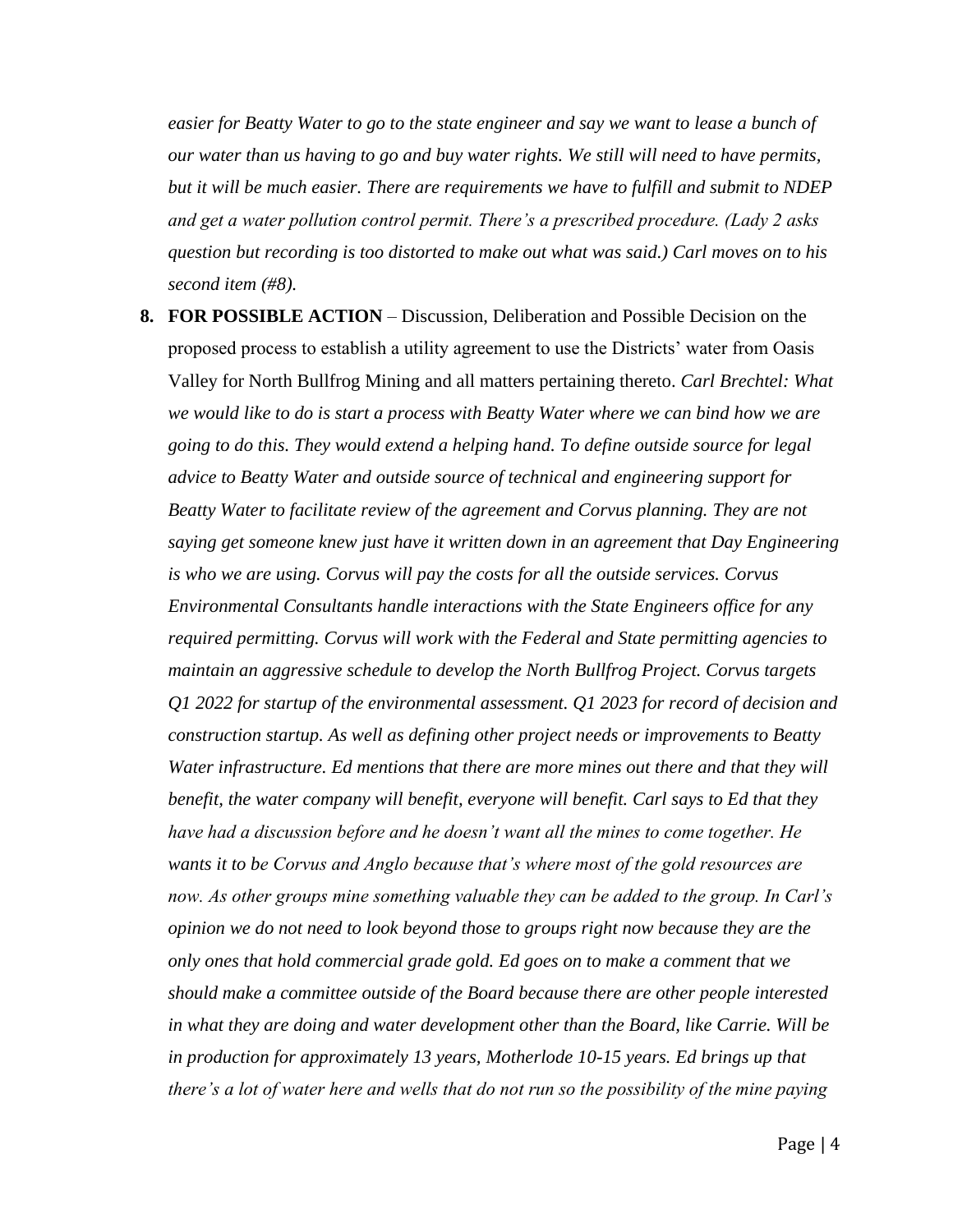*for a new treatment facility is an option. Jeannie mentions that we aren't going to want something that we are stuck with taking care of once the mines leave. That stuck with Carl from last time and wants to come up with something that the town can sustain over the years. Jeannie says that a lot of these wells have been sitting inactive because it's supply and demand and now there's more demand so we are trying to figure out ways to get these wells up and going. Carl replies with that was part of the offer, what things are the value right now to us to take care of and Corvus will help. Amina asks that the proposed process is listed here? And Carl says that he would like to send something more detailed. Beatty Water has to be seen as independent and not that they are being paid to do this agreement. Teresa Sullivan interrupts Amina moving on to item 9 and states that she is unclear of the decision made. That there needs to motion. Amina says that it's just to state that the process will be started. Carl and Lance will be in communication here after. DeLee says there needs to be a motion to establish an agreement. Amina and Jeannie both go to say that they are going to wait until Carl presents a more defined process as he said before.* 

*9.* **FOR POSSIBLE ACTION** – Discussion and Deliberation to revisit previously decided Agenda Item Old Business E-C from meeting November 20, 2008 concerning Ed Ringle and the undeveloped 99 units and all matters pertaining thereto. *Ed begins with stating the back long story of the "99 units". Jeannie explains that a will serve was never put in and extensions were never asked for. Ed asks that if he would have spent \$2000 to put in a meter, he would have all his units? Jeannie: No not all 75 units. Right now, you only have 1 ¾" meter on parcel 018-201-68 (400 S First St.) From my understanding units do not transfer. 2008 it came to the board after a lot of discussion with a vote of 3-1 to agree to honor the units with the stipulation of putting in a Will Serve. Now 13 years later no Will Serve. Ed goes back to if he had spent 10,000 to put a big enough meter, he would have his units? Jeannie: Yes, because you have something developed. Ed: if I had realized back then and put in a 3" meter we wouldn't be having this discussion? Jeannie: Yes. If you would have put in a Will Serve and developed the units, we wouldn't be having the same discussion. Ed: What do you mean developed? Amina: Paid to put in a line up to your property line. Ed: I want to build a town and a tourist facility to give this town good employment and make a town. Because the mines come if there's nothing here*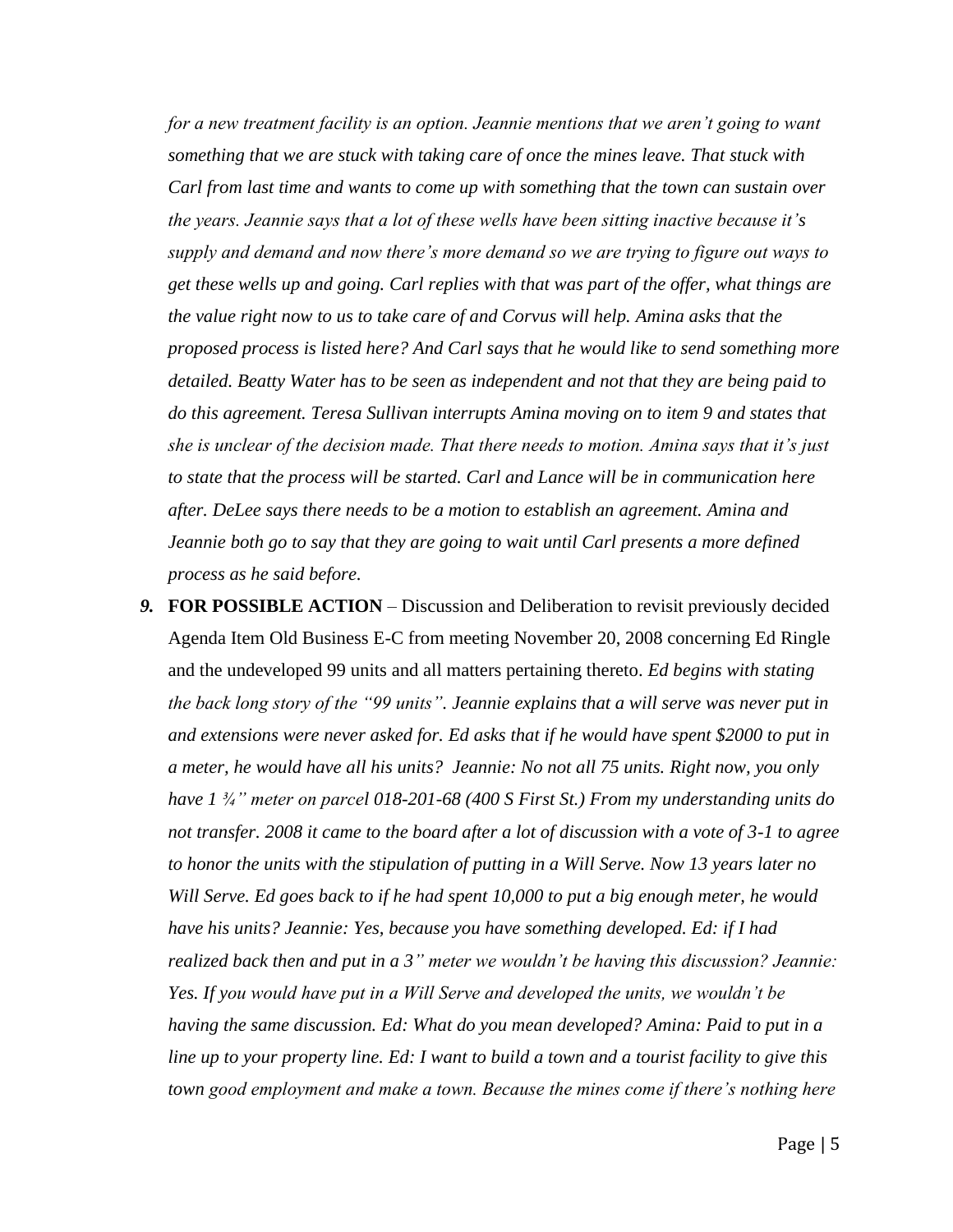*there's a good chance, they will bus everyone to Pahrump. Here you have a developer, okay maybe you're right but are you willing to compromise? It's neither black or white. Jeannie: We can't compromise when we have rules and regulations. Everybody has to follow the same rules. Ed: (redirects) what your saying is if I would have put in a 3–4 thousand-dollar meter it would have saved the units? Jeannie: I can't say exactly only because I didn't know your plan then, I don't know your plan but yes if you'd had a 2" meter, you would have had several units in place. Ed: Well, what happened with El Sueno, the county came in and said it was in a flood zone. So, what I'm asking you one more time, you haven't answered me. (Question was indeed answered several times before), I'll ask you (points at Amina), if we had a 3" meter I place we wouldn't have this discussion? Because Boulder Ridge is in the same situation, they paid prepaid capital fees put a meter in but didn't develop anything. So, if I have understood that and put in a meter, I would have 99 connections? Like he does. Albert: Boulder Ridge has several meters in place. Amina: That's a different conversation. Ed: So, 300,000 is what is separating us right now. Amina: No, but it would have changed… DeLee: (interrupts meeting) I think what Ed is trying to say what is the definition of development? Ed: I don't even think they know. Jeannie; For us, it's to put in a meter. To pay the Capital Improvement fees that needed to be paid and put in a meter. Amina: and any line extensions. Susie: What does he have to do now then? Jeannie: now, he would have to pay the difference. In my opinion he would have to put in a Will Serve, to pay units at today's rate. DeLee (Interrupts) it's conveyed with the sale. Jeannie: no not necessarily. Amina: No. It's not developed and developed means everything paid for and the line put in, sewer line put in, and off of that is put in… Dee Crawford: (interrupts Amina) What happened to the money the other guy gave, he paid it. Why isn't that grandfathered in? Jeannie: They were never developed. Dee Crawford: my understanding is that the Capital Improvements have been paid on that property. Jeannie: at \$200 not its \$1550. Dee Crawford: But you had that money all these years. Jeannie: Yea back from 1980. Dee Crawford: Well, it's been sitting there. Are you going to return that money to the other guy? Jeannie: According to rules and regulations it's forfeited and that was looked at by Pete Knight our attorney at the time and they made that comment back then and the attorney said we had to do nothing. They did him a favor back then to give him the units*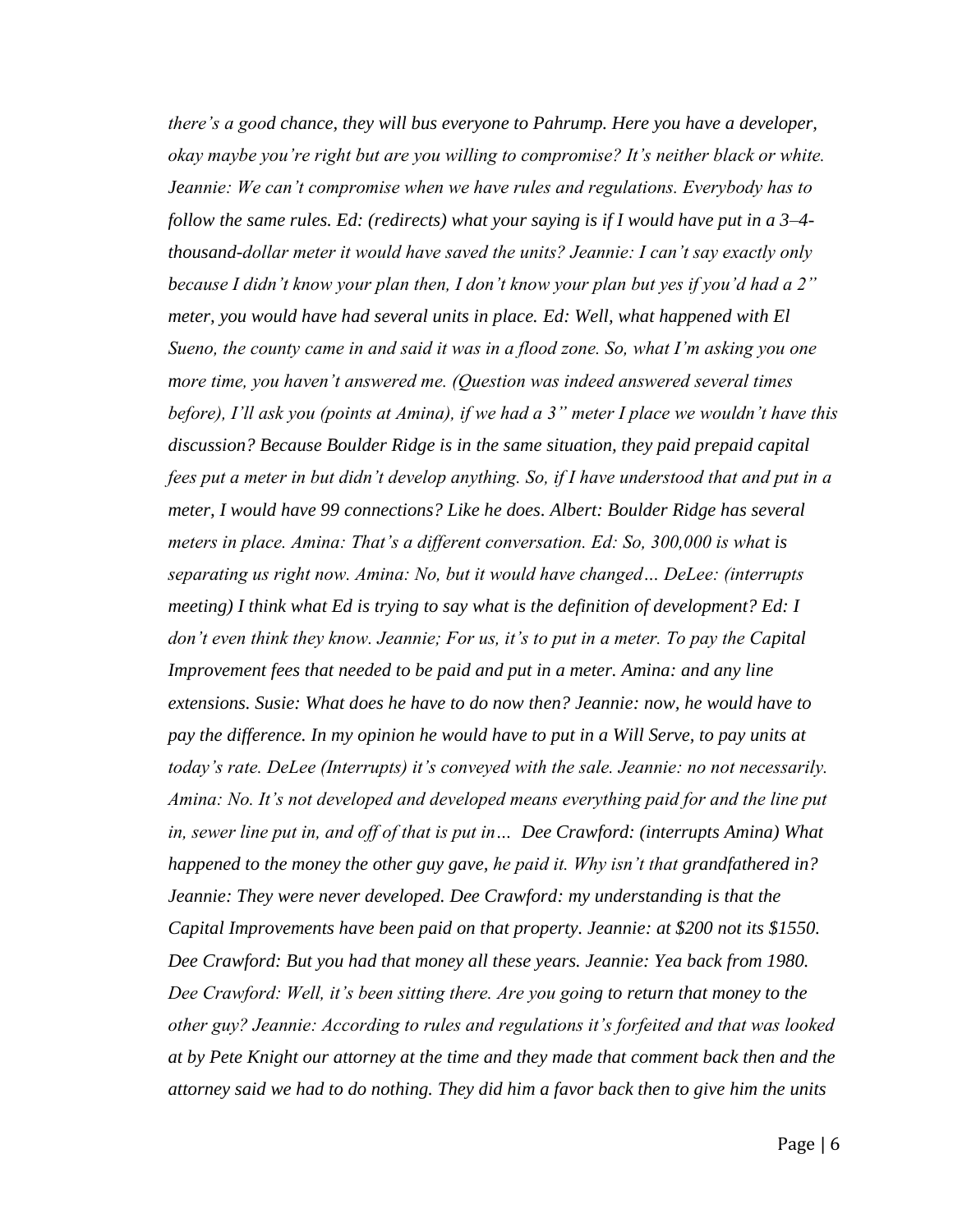*and give him the 90-day extension and put in a Will Serve and it still wasn't done. (Lady 1) So what was paid back then was forfeited. Jeannie: What was said in the minutes either apply the \$39,000 to what rates are now, do nothing, then there was back and forth but the final decision made was to let him keep the 75 units but had to have a new Will Serve and done and developed in a 90-day period. Now we are 13 years from that. It all started back in 1980. It has been ongoing. Again, if we have to, we can take it to an attorney but it's already been looked at. Ed: Yea we can take it to Pete Knight. Jeannie: Well, he is no longer alive. Ed: Oh, he's not? Jeannie: No, he passed away. Ed: So basically, if I had developed some pipes and meter everything would be fine. Jeannie: Yea. You have to have plans on what your water system is going to look like now, sewer, all of it. I know you hate the word engineers, but we have our engineer, your engineer, state engineer, it has to go through that process. Beatty Water has its rules and regulations, but it's not us saying no to you, but there's a process you have to follow, and it starts with your Will Serve, your engineer plans then goes to our engineer and once it's all approved it goes from there. Amina: The minutes from December 2008 it states you were only entitled to 33 units based on paperwork you submitted. Ed: At the end it was 75. There were 3 parcels. Ed: It's interesting because the only concern is that the town develops and when the only developer who is me has developed in 20-30 years your position is to tell me no, I am willing to compromise. Are you? Jeannie: As long as it's following the rules and you pay what everybody else pays. Ed: If things were just that simple or it's the law and you tell a child its black and white the world would be very wonderful, but it's very gray. This is going to wind up at court. It's going to go to court and it's not going to be in the benefit of the Water District. I'm willing to sit with you and compromise. Jeannie: Compromising would mean let you do something, but not let anybody else to do it. We can't do that. Ed: Everyone else who has prepaid connections like I do, should have the same results that I do. I agree. Jeannie: So, we would have to break the rules just for you. DeLee: (interrupts) It's not breaking the rules, simply forfeiting peoples' money does not sound fair. Ed: I paid for it with the property! Jeannie: Those units were undeveloped. They were not transferrable. Teresa Sullivan: Out of curiosity what rule are you guys looking at? Amina: Asks if we had the rules. Believes it is said on rule 19. Also says it is on the Will Serve application. Frank Jarvis:*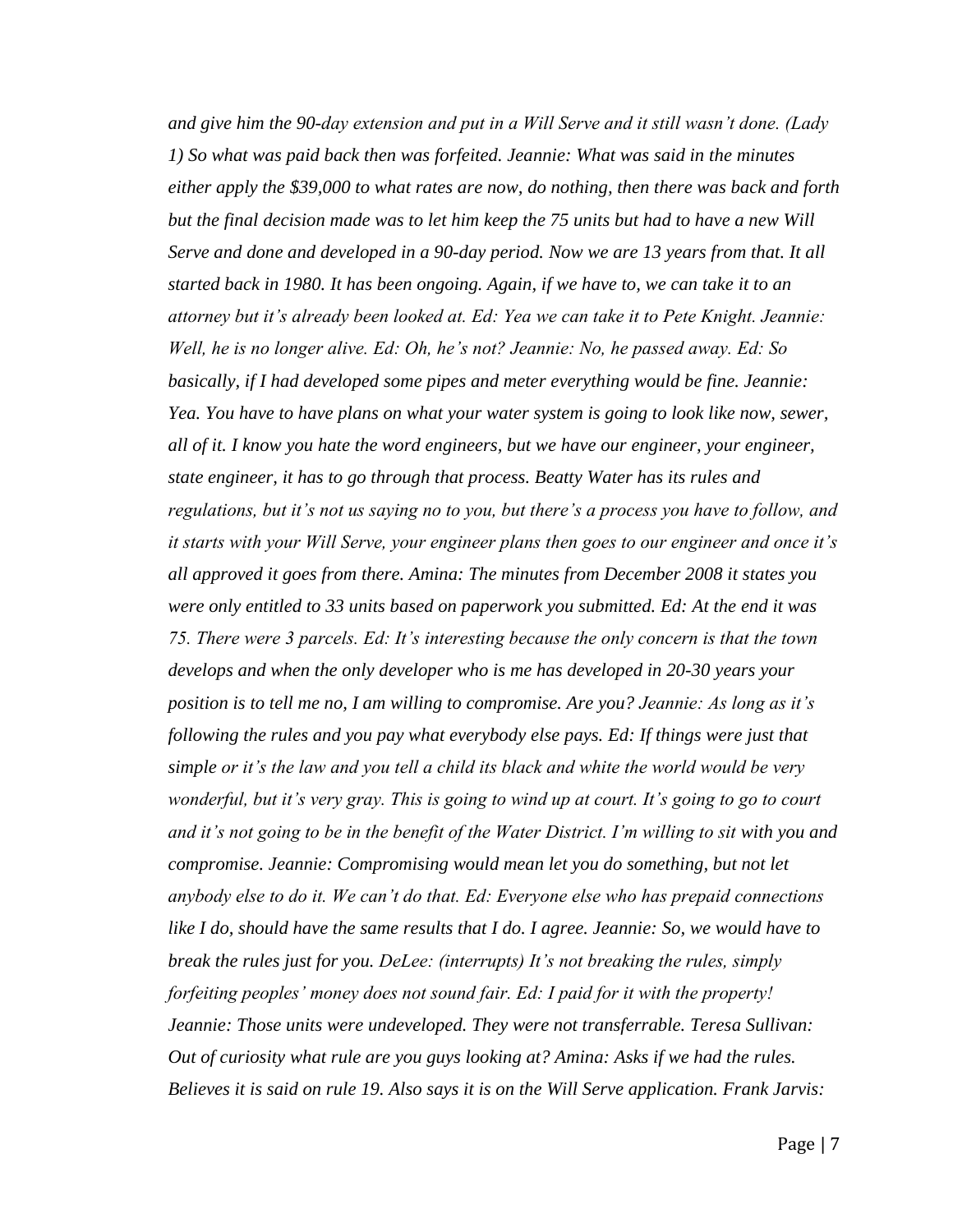*So, it's on the application, but not the rules itself. Amina: No, it's in the rules also. The thing with the Will Serve is we are allocating certain amount of water for you every year. For us to sit there and hold that for the statute of limitations on most things is 7 years is unreasonable. Teresa Sullivan: (interrupts) Well what's the statute of limitations? If we are going to get all technical. Ed: I'm ready to move on. So, you don't want to give anything up? Teresa Sullivan: (interrupts) I'm going to be really frank as a citizen here, I mean I think we need to develop. We can't get teachers in this community because there is no were to live. I understand you don't want to break a rule for anyone person but maybe we need to look at developers as opposed to residential and maybe there needs to be a modification. Amina: Right. Teresa Sullivan: It's going to cost somebody \$300,000 before they hit ground, we aren't going to get anything. Amina: Right. DeLee: I'm going to take that a step further and say we got a gentleman right here who are willing to inject money into the system to cover costs… Ed: (interrupts DeLee) I think both of you should resign because you are two deer in a headlight of a car. We need people that are progressing, we need people that want to build this town. Jeannie: We will bend the rules to benefit you. Ed: (Raises Voice) No! How does it benefit me!? Jeannie: Because you are the developer. Ed: If I build a store and a doctor comes in, how does that benefit me? Dee Crawford: Is that a NRS or is that a…? DeLee: (interrupts) It's a Beatty Water rule. It's a rule that somebody came up years ago. Jeannie: Years and years and years ago. DeLee: Well, it's time to change it. Jeannie: (Talking to Ed.) Well, they were willing to work with you and it all fell through with you. Ed: (Raised Voice) The thing is you took over this board you are in control of this board and you are not capable of taking it where it needs to go! Jeannie: You are entitled to your opinion. Ed: You do not have the mental capacity! You have been fine up until now with a town that has not done anything. You are truly not capable of taking this town where it needs to go! Amina tries interrupting. Jeannie: You are entitled to your opinion. Ed: Neither one of you are capable! (Lady 3) If nothing else the money should be grandfathered in or at least pay the difference. Jeannie: That was also brought up during their meeting. They can apply the \$39,000 to the costs of what they are now and they decided to give him an extension to put in a Will Serve with 90 days. (Chatter in the background) Ed: (Raised Voice) In the meeting they also said that this board can do what it wants, quote on quote. But you can't*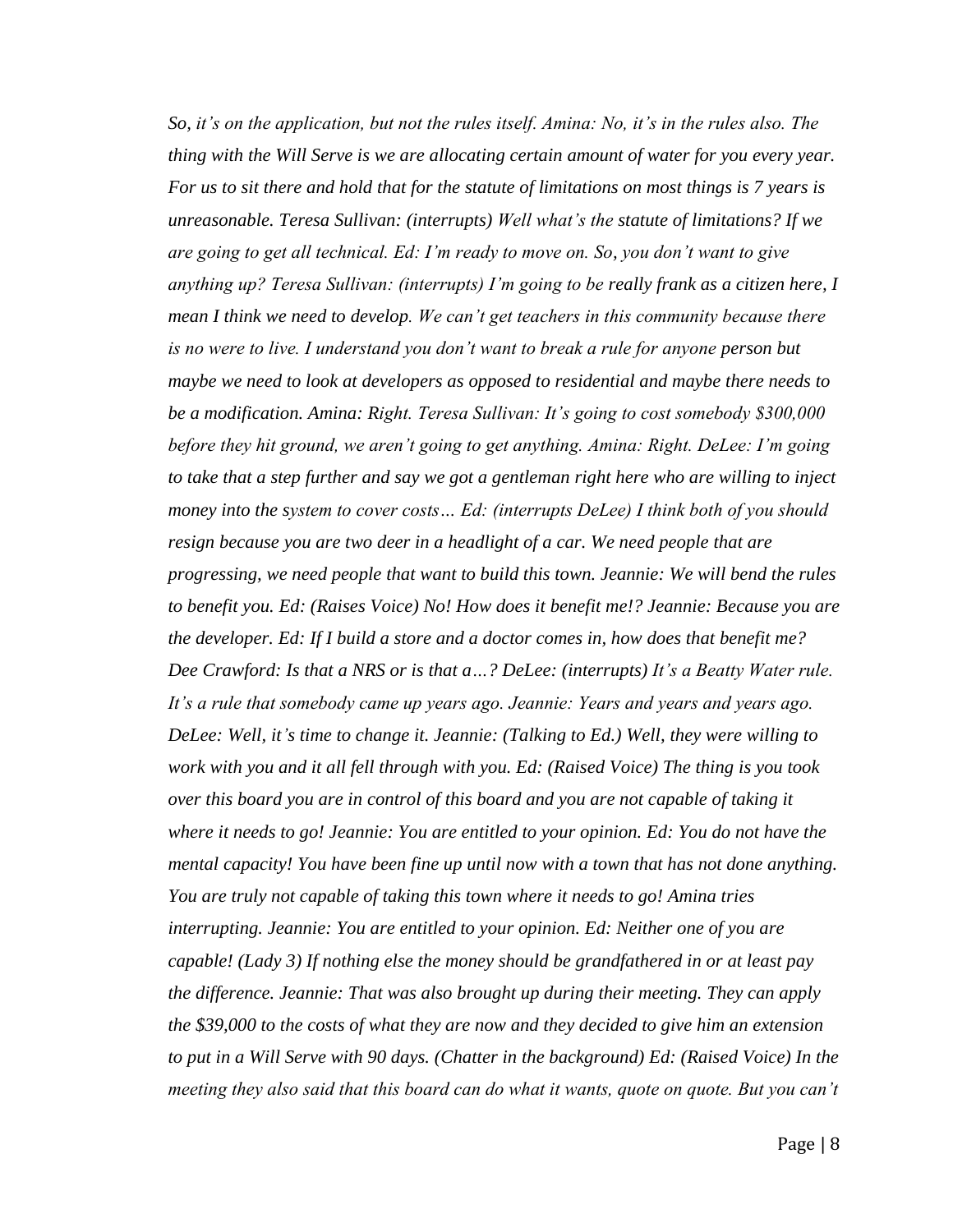*do anything. You're stuck on the rule. Jeannie: Pete Knight said this board can do what it wants? Ed: No, in the meetings that's what was said. Jeannie: Tha's quoted in the meeting? Ed: Well, no, it was said after the meeting. Teresa Sullivan: (interrupts) When the ¾" line, I mean when did the ¾" meter go in? Jeannie: When Jimmy Weeks had him put something on that lot so he wouldn't lose all his units. So, something was developed. DeLee: (interrupts) Well that looks like development to me. (Lady 3) Would that be considered development? Jeannie and Amina: Oh yea, definitely. Jeannie: One unit can go there. Ed: Can I say one more thing? I came to this town 40 years ago. There were 2 grocery stores, 7 gas stations, 2 casinos, a newspaper. There was a lot of things. Now this town is much more depressed. All I'm telling you is your biggest concern is that when the mines leave the mine will look like what it does now, I am sitting here saying let me develop it and work wit me and you are saying no I can't work with you I have the rules and rules and rules. Well, you know what, that's why we need different people. Amina: What exactly are you asking us to do? Ed: (Raised Voice) I'm not asking you anything, I'm asking you to be a business person! Business people sit and make decisions. You can be replaced by a computer because you can't make a decision! That's another point I want to make, when people walk through that door they should be welcomed and told yes, we want your development, they shouldn't be faced with here's the rules. It should be much more pleasant to deal with the water board. I have never felt it pleasant to work with the water board. We should bend over backgrounds for a grocery store in here. I might lose a few employees because they don't want their kids in the grammar school here. What we need, we need housing. I need this water board to work with me, unless you have another person. If one of these mines comes to me and says hey, I see you're a hot-headed person, we will by your property and develop it, I'll sell for what I paid for it. This is not for a profit. I'm not looking to make money developing land in Beatty, NV. Jeannie: So, what you're saying is we should go put in meters at will for you to develop? Ed: No, what you need to do is to say, this is a water board, we want development. If we have rules that are impeding that, lets look at our rules and change our rules! Our rules shouldn't be more important than development! Jeannie: Well because the Capital Improvement fees help pay for the infrastructure. If we don't have anyone paying those then we are going to spend what? The town's money? Ed: I*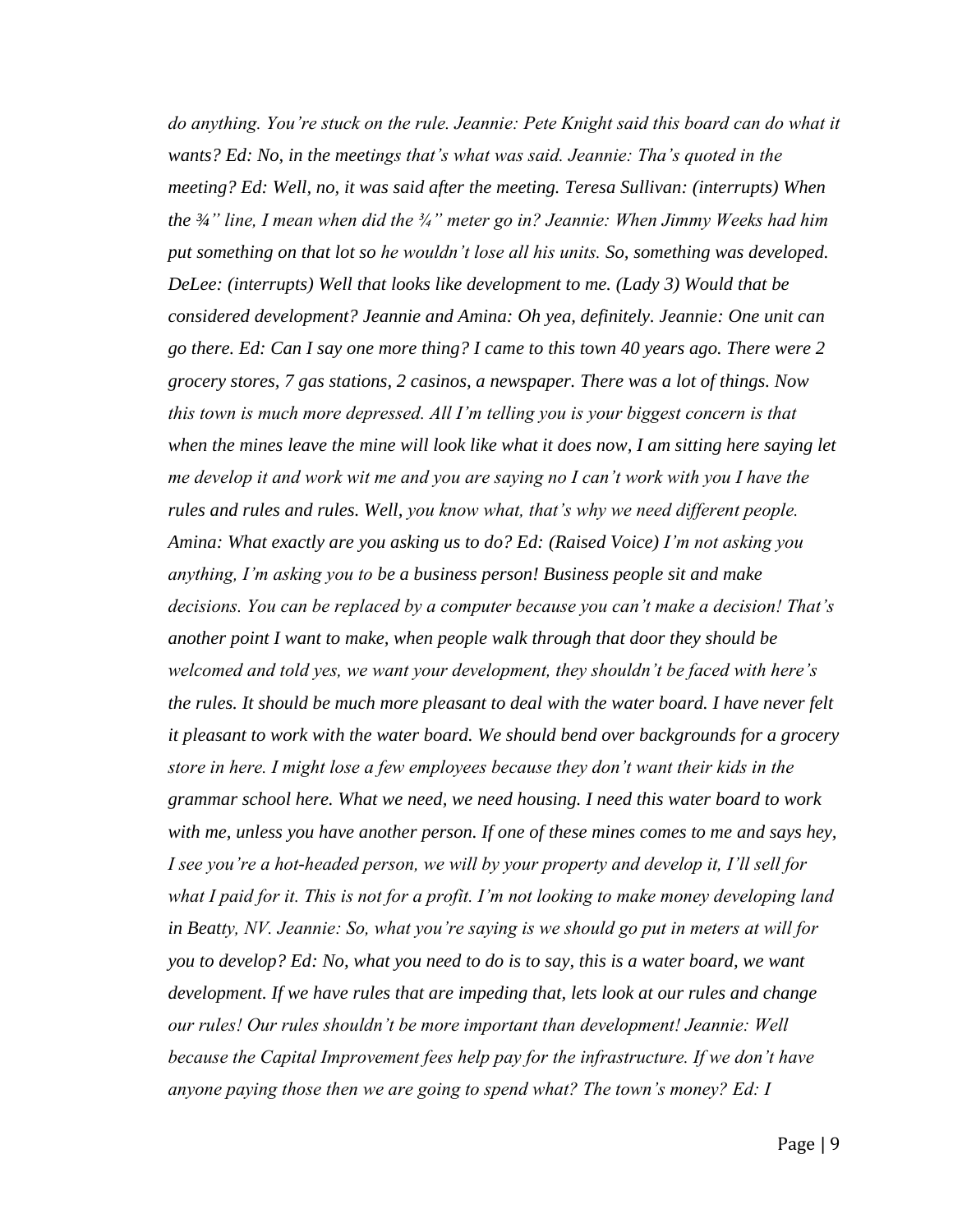*personally think in the last year and half… (Lady 5) (interrupts) It's so expensive and so hard to get it done, you're not getting any Capital Improvements from anybody. Nothing's happening. Ed: There have been 2 last year and I was one of them. Lady 5: You're not making any money. Ed: (interrupts) (Raised Voiced) What are you talking about!? This is Beatty, NV. The town is going down. It is not Beverly Hills. Change your rules to become, to help build businesses! If the rules are impeding businesses, then get rid of the rules. Are the rules bigger than the board? I don't think so. Amina: So, what are you asking for from us right now for Ed? Ed: (Raised Voice) You both should resign! Jeannie: She is asking you what are you asking from us? Ed: You are not here to develop the town; you are here to enforce the rules. Amina: What are you asking for? Ed keeps rambling on and does not answer Amina's question. Amina after several times, once again asks the same question to Ed, "What are you asking for?" "Are you asking for the 99 units?" Ed: No, what I'm asking for is let's make a deal. Jeannie: Yea following the rules though. If I say let's make a deal then everyone else is going to want to make a deal. Ed: Change the rules! I have several parcels for subdivisions and I will be more than happy to sell those for the price that I paid for someone to develop them. I can guarantee what they will say and they will be like oh where is Beatty, is that near Mesquite? Oh no I won't go to Beatty. I don't think you will find any developer that is willing to come to Beatty except me. Teresa Sullivan: I didn't come here to support Ed, I came here because there are some interesting things here, but in generally I think you'll find in communities, towns, board, states, they negotiate to get deals into their communities. Um, what's the Tesla batteries in Reno, we see that all over the place and consult an attorney maybe, but there is no reason this Board can't negotiate in order to start some development. Ed. (Raised Voice) They can't! Teresa Sullivan: (interrupts) Ed please. Let's not. There is no reason there can't be negotiations and not just with him there could be other people who are willing to come. Jeannie: So, what you are saying if it's a developer to work out some kind of deal if it's mass units they want to develop. Make it cheaper for them to develop. Teresa Sullivan: That's a little too specific. I'm saying if there are people who want to develop the town, yea let's talk and have a conversation. That way the water district gets what it needs and then the developer can move forward. It's a win win. When the mines come in, they are going to need housing,*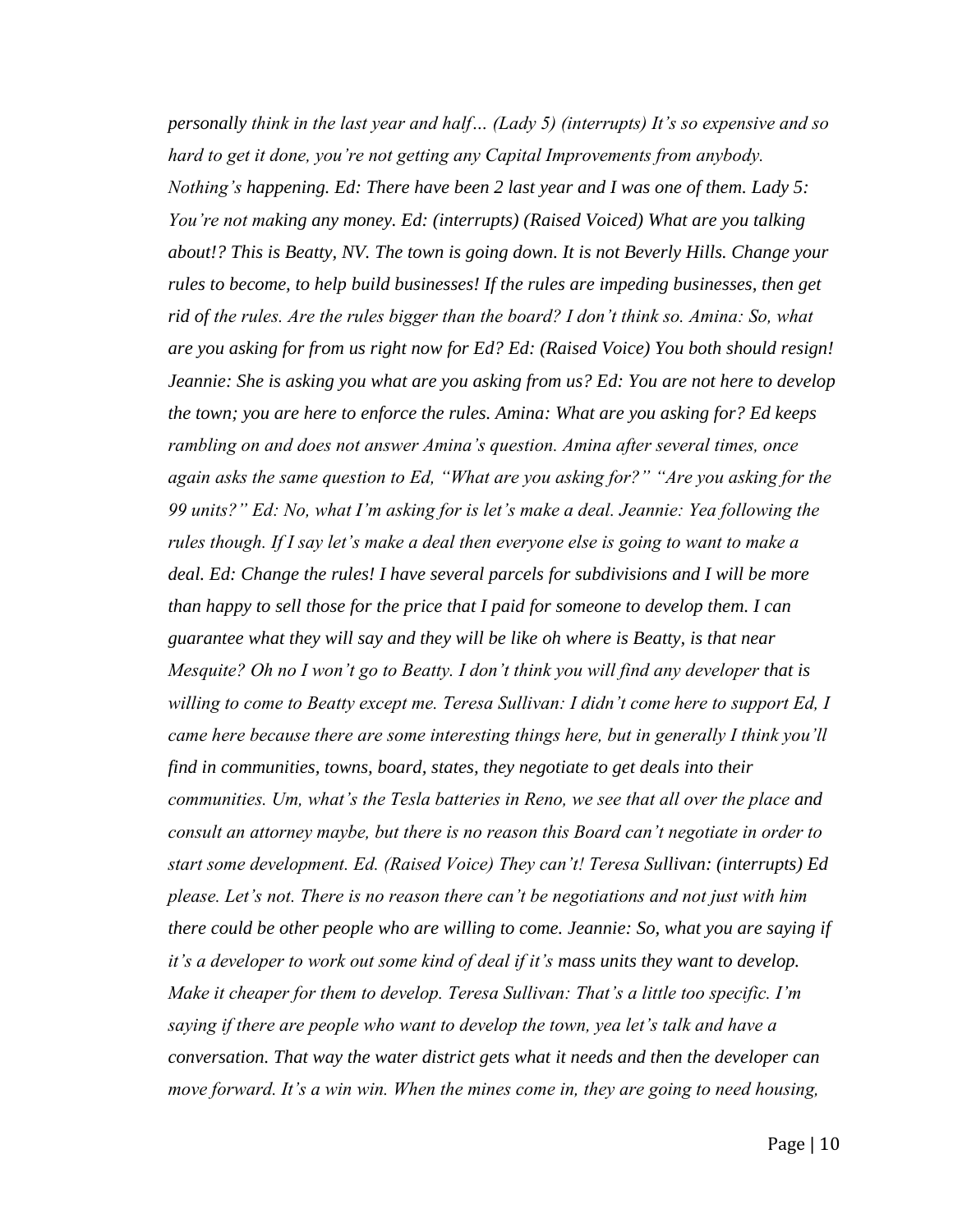*where are they going to go? Frank Jarvis: You have to find a way to have your interests protected so we are not giving away our infrastructure, you're not giving away your money, but it also allows for some development. In 2008 the board must of saw that and made some stipulation against the rules and it could be possible again. Amina: Can I ask you why you didn't develop any of it down there? Ed: Yea because there was a flood zone. The county came out and red flagged us and said you're in a flood zone. Amina: Those units were for the El Sueno area? Susie Hendeson: Might that have been established before that you were in a flood zone. Ed: (Raised Voice) That doesn't matter. I built the Stagecoach in a flood zone, I built the candy store in a flood zone, I built Motel 6 in a flood zone. Jeannie: So, then why did they stop you? Ed: Because it was never an issue until one person called and stopped it. Jeannie: Albert do you have anything to add: Albert: Sounds really familiar. It has been talked about before. I was the Chairman at the time I believe. Accordance to rules and regulations we need to follow to avoid speculation. Now we are talking about taking units that were supposedly purchased with the property. The District should have never allowed it and that's actually speculation with 4 different properties. I think the decision is right, to me personally, to not vacate the rules on that and I have not changed my mind on that. Ed: (Raised Voice) For 40 years nothing has happened in this town except Family Dollar and me, but what you do have is the "RULES" and somehow the rules are more important than the development. Does that make any sense to anyone in this room? That the rules are going to stop the development, but we got the best rules. Jeannie: If we have to follow them for one person, we have to follow them for everyone. Ed: What's more important rules or development? Delee: Have you talked about a committee? Maybe we need to form a committee… there is talk amongst the public about forming a committee outside the Board to review the rules and regulations. Amina: As far the action item we revisited and had a lovely chat about it, what would you like us to do going forward with this item. What are you proposing for us to do? Review the rules we reviewed last year? Come up with a new rule for development? Jeannie: You were on the Board when we reviewed and approved them, you sat here at the meetings. Ed: And that's why I am resigning from the Board. Jeannie: But you did approve them? Amina: Time, what is the path forward you want going forward on this agenda item. Ed: I think we as a Board need to decide what is the most*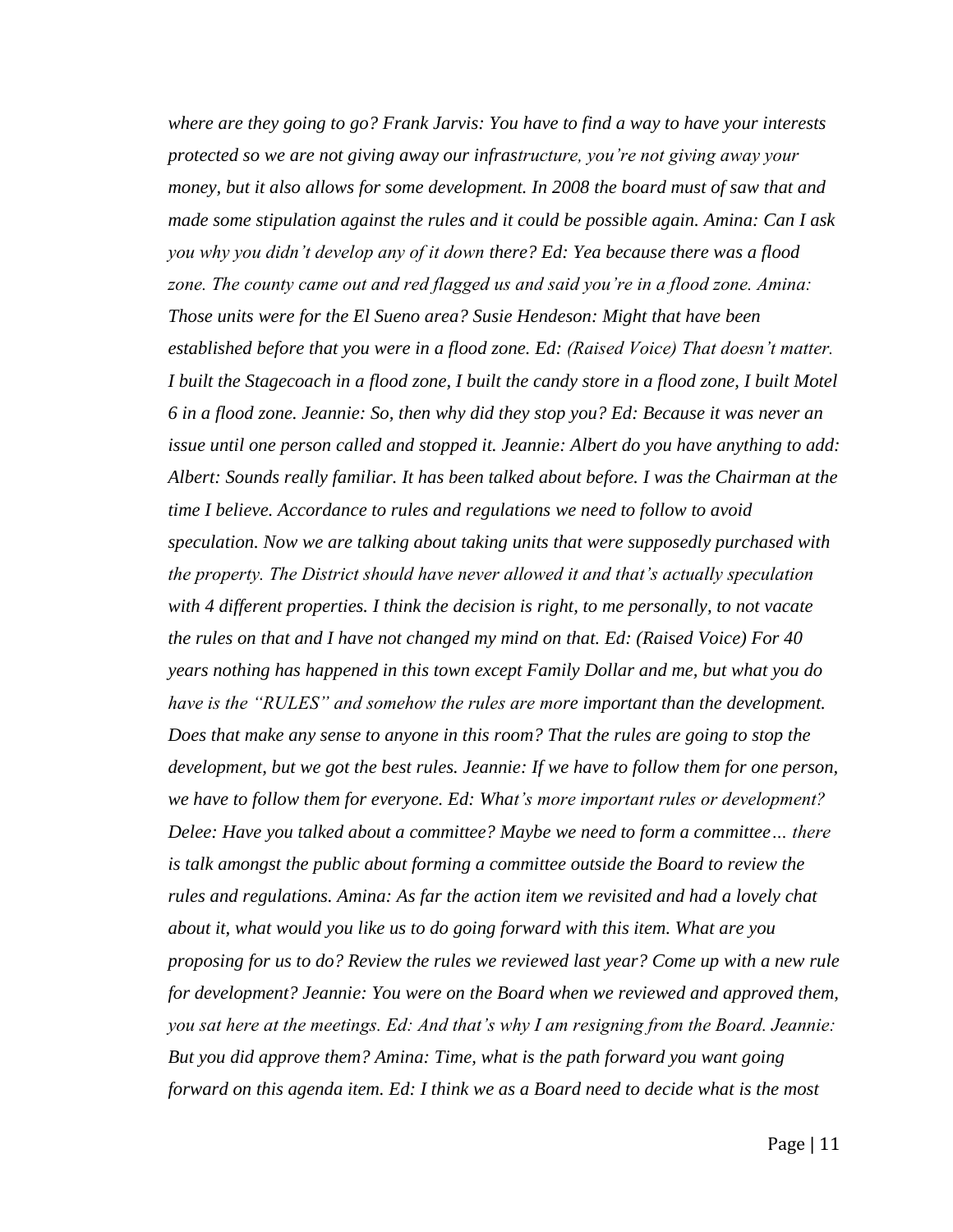*important thing to the Board. Ed goes to say he will move to make a motion to form a committee to review the rules and decide what we are going to do. He believes the rules are holding the town back and he is ready to develop. Ed: Your rules are keeping me from developing. Amina goes to say that we can not do that motion since it does not pertain to this item. Ed: I motion that we accept and give Ed the 99 units. (Laughter from public and Board). Discussion begins with Ed and the public on properties he has and what his plans are on doing. Lady in the public asks Lance (General Manager) what his opinion is on all this matter. Lance goes to describe the basic normal standard of what is needed for development. Lance says that if we change a rule, it applies going forward from the date it is changed, we do not back date it. Amina and Albert both go to agree. Ed says that if it was a different development, he would pay all the associated costs but this is different and wants some kind of arrangement. DeLee interrupts and says there is a motion on the table or if a motion is gong to be made. Amina goes to say that Ed CAN NOT make a motion and that he has been asked repeatedly what it is exactly he is asking for because it wasn't going to be 99 units. Ed is willing to pay half, \$150,000 with the check made out tomorrow. Jeannie is okay to go with what Ed is saying with paying half... There are several chatters between different Board members and public. Albert believes it is foolish to go back and look at decisions that were made at the time. It expired AGAIN and to do it again makes no sense. If you want to change the price going forward fine but to change something so far back… it was the wrong decision then and it isn't right now. Those particular units are gone and to go back is asking to open a can of worms. I don't think the Capital Improvement plans are expensive anyways. Albert goes to say he will never go to agree. Ed threatens the Board with leaving and not developing housing and says that we should be thanking and helping him. Ron Davis: Part of the problem was you didn't develop last time around and you have to do it within a certain time frame. Discussion about what the agenda says from back in 2008. Public keeps interrupting Amina. Amina takes the meeting back. Asks if there is a motion by anyone and Ed once again tries to motion for himself. Jeannie would like to stay with the decision back then and the expiration, but is willing to come to an agreement if he puts a new Will Serve and pays half up front and all cost. Amina tables the item for next meeting.*